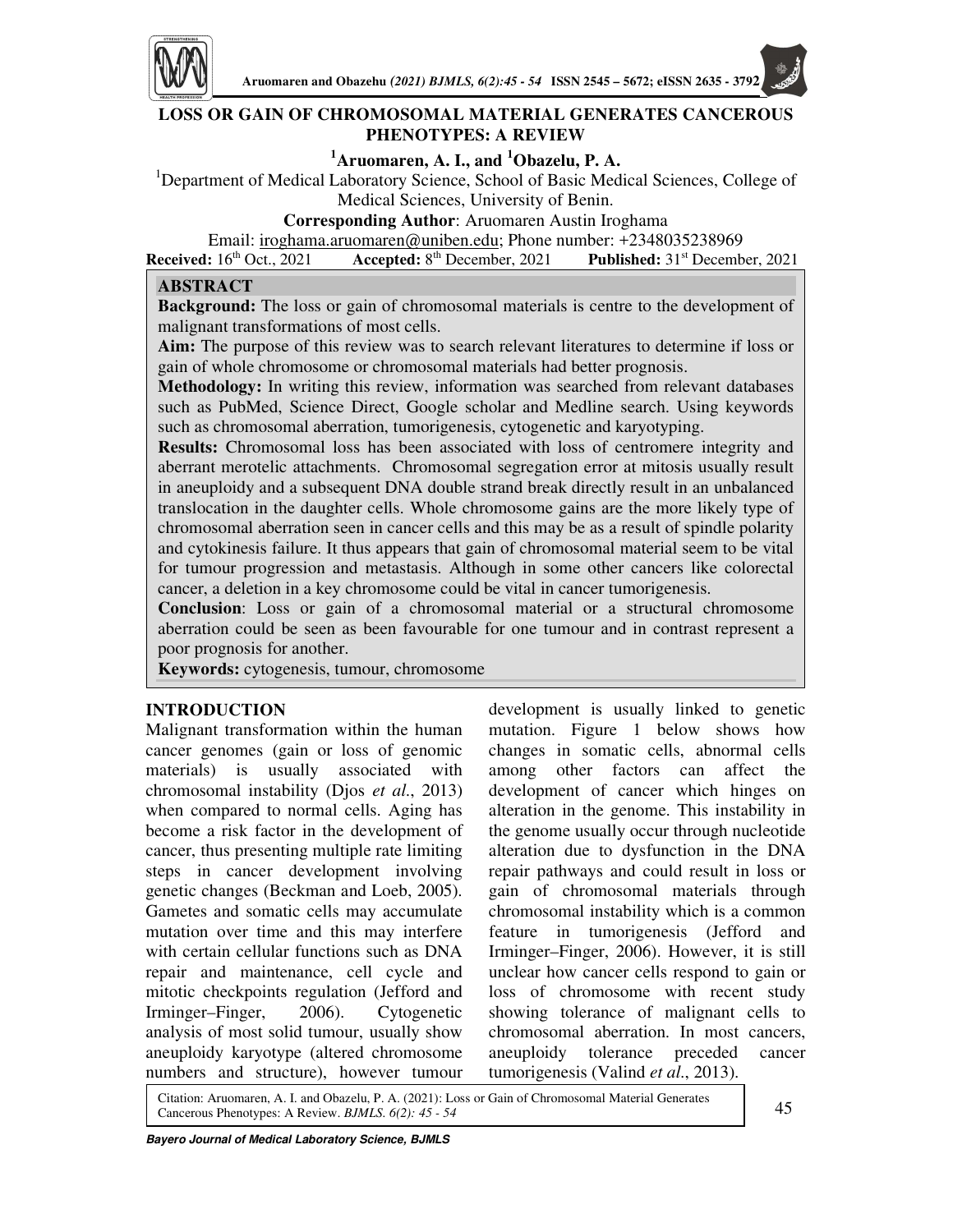#### *Loss or Gain of Chromosomal Material*



How genetic mutations evolve into genomic instability phenotypes and cancer

Figure 1: Showing the pathways that link genotoxic stress and genomic instability to cancer (Source: Jefford and Irminger – Finger, 2006)

Chromosomal segregation at cell division is a necessary requirement for genomic stability, therefore any dysregulation in chromosomal segregation or accumulation of chromosome instability results in aneuploidy (Gollin, 2005). As reported by Gollin (2005), abnormal kinetochore – spindle interaction, premature chromatid separation, centromere amplification, multipolar spindles and abnormal cytokines have been associated with aberration in chromosome segregation. Aneuploidy in tumour may have a chromosome numbers ranging from 40 - 60 within a range of diploid cells (Thompson *et al*., 2010). It has also been suggested that chromosomal instability may have dominant traits; this was observed by Lengauer *et al.* (1997).Although normal cells also show chromosomal segregation error at mitosis (Gisselson *et al*., 2010), a negative feedback mechanism appear to be in place that is responsible for the low prevalence rate of aneuploidy in normal cells and suggested that these feedback mechanisms may be lost in malignant cells (Shelter and Amon, 2011).

### **Mitotic Chromosomal Segregation**

Mitosis is a complex process and chromosomes need to be perfectly duplicated and segregate to produce two identical daughter cells (Gardner and Davies, 2009). Chromosome segregation at mitosis is possible through retracting microtubules at sites of merotelic attachments which is then placed at the centromere (Cleveland *et al*., 2003) this ensure that each copy of the chromosome is delivered at each daughter cells. Chromosome loss is associated with loss of centromere integrity and aberrantmerotelic attachments (Jefford and Irminger–Finger, 2006).

Centromere also known as major microtubule organising centre (MTOC) mainly due to their function of nucleate microtubules. In animal cells, the centriole divides into structurally different products one with appendages (mother centriole) and the other without appendages (daughter centriole) and they migrate to opposite poles of the cell (Fukasawa, 2005). In a review by Bornens (2002), it was suggested that the likely reason for these appendages could be for anchoring microtubules.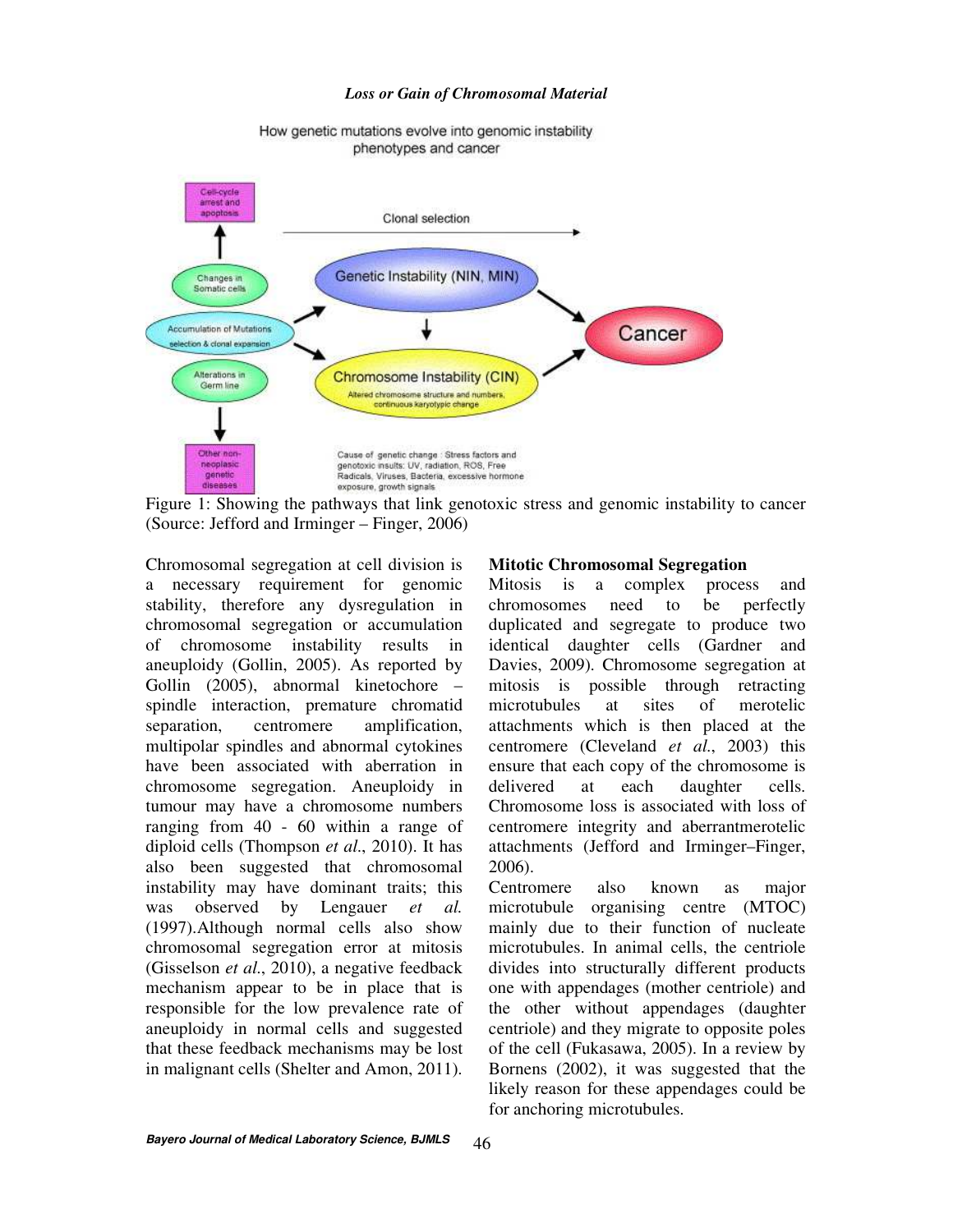During anaphase, the centromere divides and the paired chromatids separate establishing cellular shape and polarity therefore during cytokinesis the centromere must duplicate once prior to the next mitosis (Fukasawa, 2005). Abnormality in this process such as abnormal chromosome condensation, defective sister chromatid adhesion and segregation, impaired kinetochore assembly and spindle checkpoint deficiency resulting from karyotype can lead to chromosomal

instability (Jefford and Irminger–Finger, 2006).

Chromosomal segregation error at mitosis usually results in aneuploidy, and the subsequent miss - segregated chromosomes are then damaged during formation of new daughter cells. The subsequent DNA double strand breaks in the new daughter cells which usually involves *ATM, CLUK 2* and *p53*, directly result in an unbalanced translocation in the daughter cells (Janssen *et al*., 2011).



Figure 2: Showing centrosome duplication cycle. Late G1-specific activation of CDK2/cyclin E triggers initiation of both DNA and centrosome duplication. Centrosome duplication begins with the physical separation of the paired centrioles, which is followed by formation of procentrioles near the proximal ends of each pre-existing centriole. During S and G2 phases, procentrioles elongate, and two centrosomes progressively recruit PCM. In late G2, the daughter centriole of the parental pair acquires appendages (shown as red wedges), and two identical centrosomes are generated. During mitosis, two duplicated centrosomes form spindle poles, and direct the formation of bipolar mitotic spindles. Upon cytokinesis, each daughter cell receives one centrosome. (Source: Fukasawa, 2005).

Cell cycle is tightly controlled bycyclins and cyclin dependent kinase (CDK)(Fukasawa, 2005). The activation of CDK2/ cyclinE triggers centrosome and DNA duplication (Figure 2) under the guidance of *p53,* this process is controlled. Although this normally occur within embryonic cells, CDK2/ cyclinA is responsible for somatic cell centrosome and DNA duplication (Jefford and Irminger–Finger, 2006).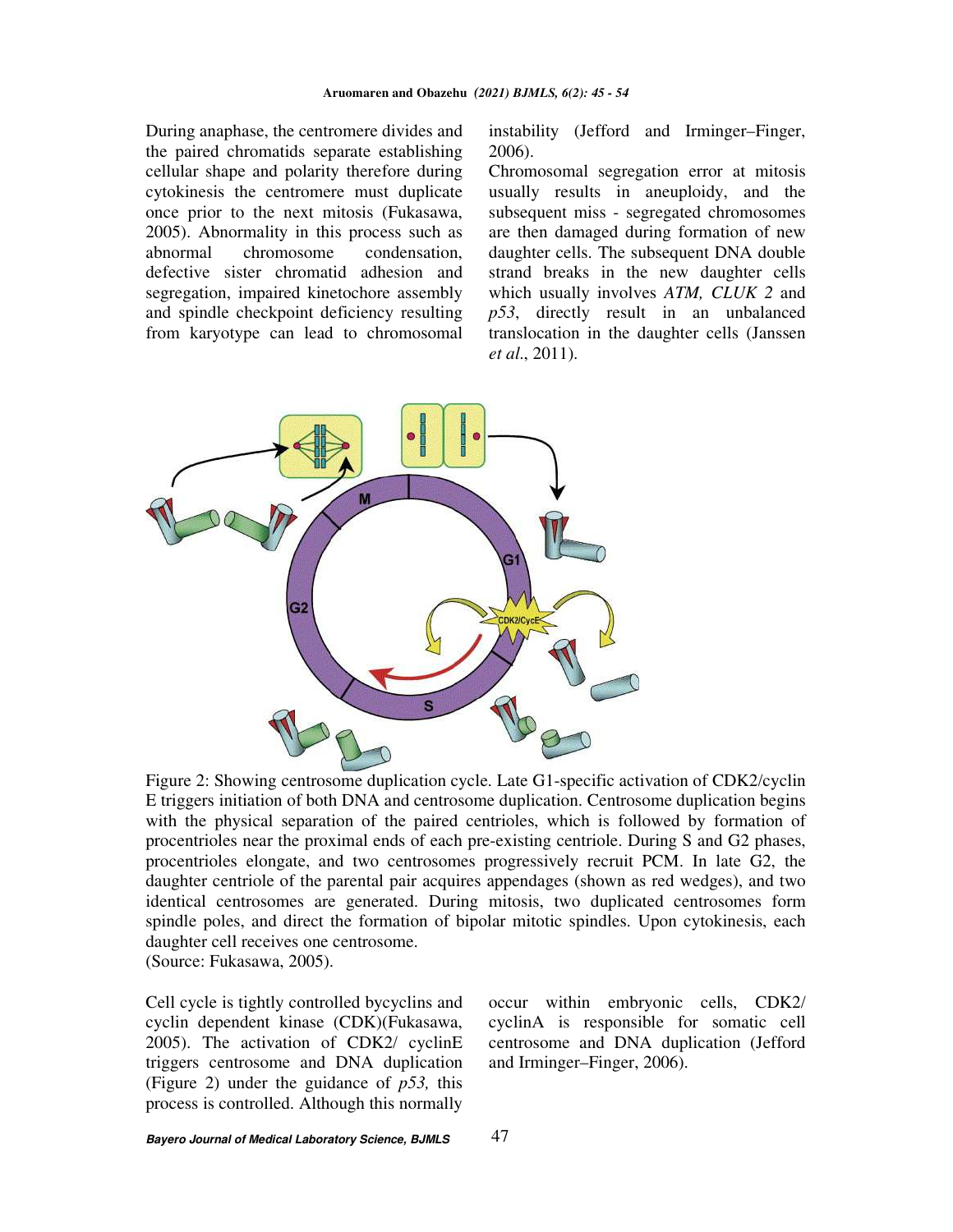However to avoid *p53* mediated apoptosis, cancer cells may induce supernumerical centrosome clustering in two spindle poles through centromere tension thereby enabling bipolar division, this phenomenon was first observed in mouse neuroblastoma and later in breast cancer (Shao *et al*., 2010). Studies have shown centrosome amplification drives genomic instability (D' Assoro *et al*., 2002), when cells duplicated more than once within a single life cell or failure to undergo cytokinesis due to multiple spindle poles results in genomic doubling as well as increase in centrosome numbers. The paired centriole untimely splits and form individual centrosome, and the resultant formation of centromere without centrioles which function as centrosomes (D'Assoro *et al*., 2002). Overexpression of centrosomal protein (NLP) has been associated with centrosome amplification and reported in breast and lung cancers (Shao *et al*., 2010).



Figure 3: Showing downstream targets of oncogenic signalling pathways that affect mitotic fidelity. (Orr and Compton, 2013)

**Bayero Journal of Medical Laboratory Science, BJMLS**  Whole chromosome gain is the more likely type of chromosomal aberration seen in cancer cells, it has been suggested that deficiency of spindle assembly checkpoint results in a gain of chromosome but the mechanism is still largely unknown (Rajagopalan *et al*., 2004). However spindle assembly deficiency alone is not the cause of continuous generation of trisomies. Other mechanisms suggested by Gisselson *et al*.(2010) include spindle polarity and cytokinesis failure could explain trisomy

generation and this has been associated with Wilm's tumour.

A large number of tumours have driver mutation in genes encoding components, figure 3 shows how oncogenes through signalling pathways can also lead to chromosomal instability through mutation of genes encoding proteins involved in mitosis thereby given rise to mitotic infidelity (Orr and Compton, 2013).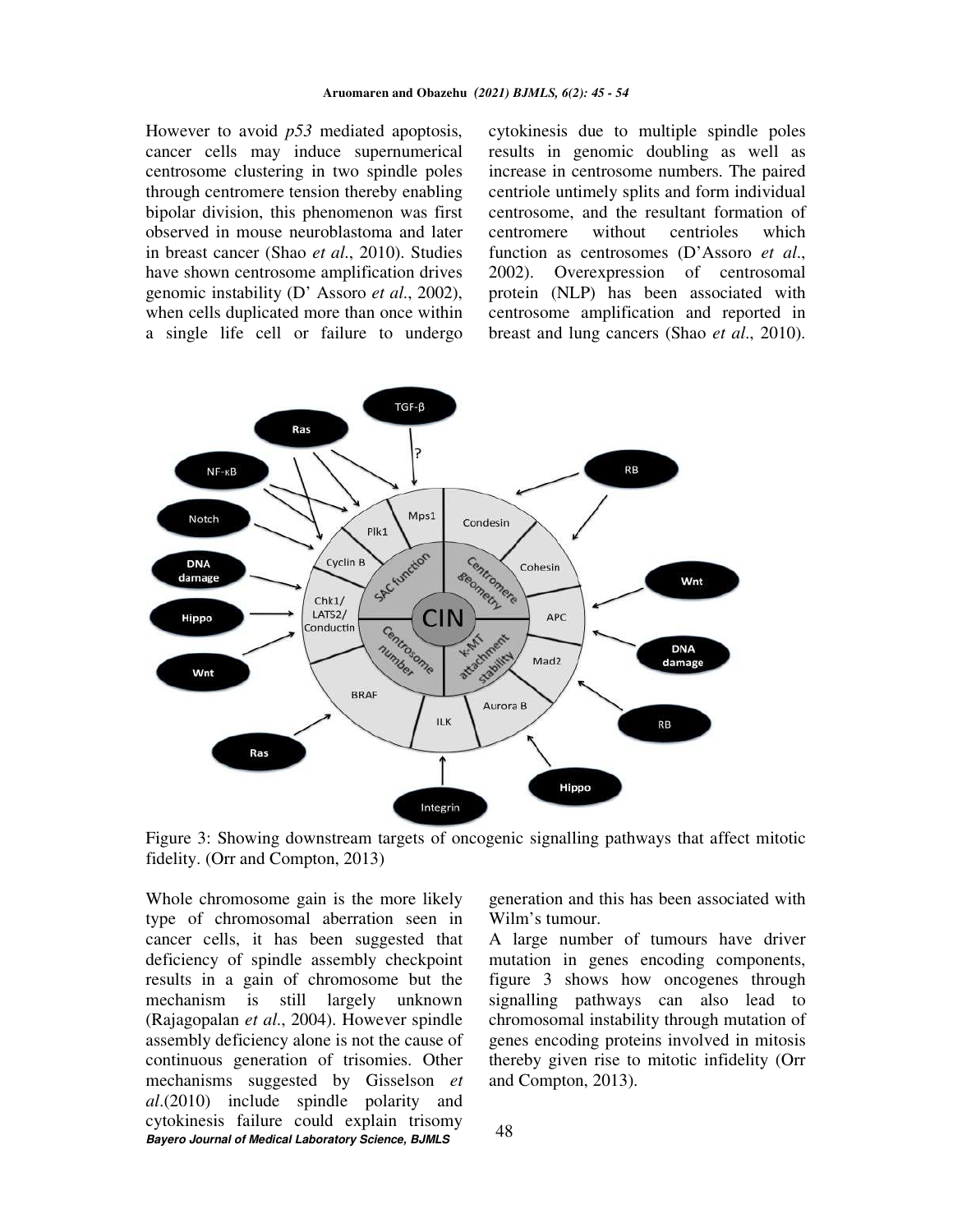Chromosomal misregulation has also been associated with improper k–MT attachment formation, through defect in pericentrometric cohesion and centromere geometry (Orr and Compton, 2013).

## **Chromosomal Aberration Associated with some cancers**

## **Colorectal cancer**

Colorectal cancer has been characterized by numerous chromosomal abnormalities, and the acquisition of genomic instability is a key hallmark to the progression of the tumour (Migliore *et al*., 2011). Chromosomal instability has been associated with 80% - 85% cases of colorectal cancer (Boardman *et al*., 2013; Migliore *et al*., 2011). Others factors reported for genomic instability in colorectal cancer include presences of CpG island methylator phenotype and microsatellite instability (Rajagopalan *et al*., 2003). Shortened telomere has also been linked with chromosomal instability in colorectal cancer (Boardman *et al*., 2013).

Chromosomal rearrangement and numerical abnormalities has been shown to be a common feature in chromosomal instability related colorectal cancer. Migliore *et al.* (2011), observed the "Monosomic type" and reported that loss of chromosome 18, short arm of chromosome 17, 1p, 4, 14, 5q and 21 "monosonic" types evolved toward polyploidy. In contrast, the "trisomic" type observed had gain of chromosome 7, 12, X, 5 and 8 and these were associated with oncogenes. The most frequently observed chromosomal aberration in colorectal cancer are gain of 20q and loss of 18q (Migliore *et al*., 2011). In 2007, Xiao *et al*., observing some Chinese patients reported that the gain of chromosome 20q, 1q, 7q, 17p and 18p, aided colorectal tumour metastasis and suggested that genes responsible for colorectal cancer metastasis might be located in these chromosomes. Recently Hirsh *et al*., (2012) concluded that gain of chromosome arm 20q was an indicator for the progression from adenoma to carcinoma. However, deletion of genes located at

chromosome 4 has be associated with the aggressiveness of the tumour (Migliore *et al*., 2011) and Aust *et al*., (2013) recently reported loss of chromosome 4 in colorectal liver metastasis associated with the primary tumour.

Chromosomal structural aberration commonly found in intestinal adenocarcinoma are 8q10 and 17q10; numerical trisomies  $+7$ ,  $+13$ ,  $+20$  and  $+X$ ; monosomies -4, -5, -8, -10, -14, -15, -17, - 18, -21, -22 and –Y (Migliore *et al*., 2011). However, progression from adenoma to carcinoma was also associated with loss of  $8p21 - pter$ ,  $15q11 - q21$ ,  $17p12 - 13$  and  $18q12 - 21$  and subsequent gain of  $8q23$ qter, 13q14 – 31 and 20q13 (Migliore *et al*., 2011). The unbalanced structure in the chromosome and mutation in genes involved in mitotic checkpoints (*APC*) has also been associated with loss or gain of chromosomal materials and pathogenesis of the cancer (Mularis *et al*., 2008). Structural rearrangement has also been associated with whole chromosome loss and in contrast, chromosomal gain inversely correlates with structural rearrangement (Mularis *et al*., 2008).

## **Cervical Cancer**

Chromosomal abnormality has also been linked with cervical cancer. Human papilloma virus (HPV)has been recognised as the single most important etiological agent for the development of cervical cancer (Munoz, 2000) however, HPV alone cannot cause cervical carcinogenesis (Soliman*et al*., 2004). It has been reported that chromosomalloss frequently occurs from chromosomal unstable tetraploidy phenotype leading to the formation of aneuploidy lesions during cervical carcinogenesis (Olaharski *et al*., 2006). The interaction between chromosome 3 and the development and pathogenesis of cervical cancer has been established and disruption of fragile histidine gene, a tumour suppressor gene located in 3p14.2 has been implicated in cervical cancer (Soliman *et al*., 2004; Connolly *et al*., 2000).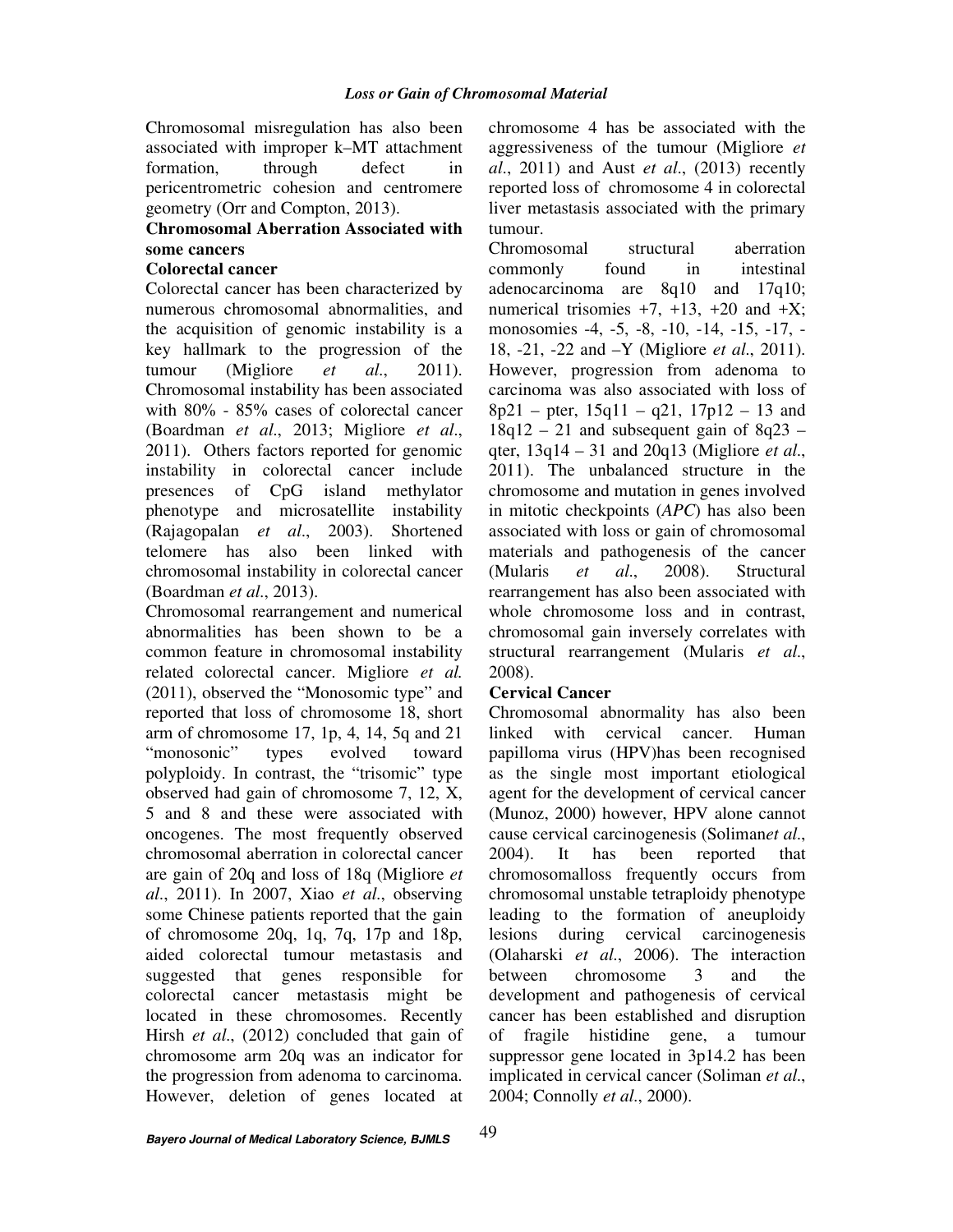It has also been established that the HPV 16 integration site is usually at this fragile locus (FRA3B) that host the *FHIT* and that this integration somehow alter the expression of the gene (Soliman *et al*., 2004). Furthermore, loss of FHIT protein expression (reduced or absent) have been associated with progression and invasiveness of cervical cancer (Connolly *et al*., 2000). In a meta – analysis by Thomas et al. 2013, the most common chromosomal aberration seen in cervical squamous cell carcinoma was gain of 3q, loss of 3p, loss of 11q, gain of 1q and 5p gain while gain of 17q was more likely to be found in adenocarcinoma suggesting that altered genes located in these regions may provide selection advantage during tumour development.

The relationship between viral HPV oncoprotein (E6 and E7) and loss of function of p53, p21 and pRb, which are key genes responsible for cell cycle and DNA synthesis (Zwerschke and Jansen–Durr, 2000) may result in tetraploidy and possible chromosomal instability leading to aneuploidy (Figure 3). In addition Duensing

and Munger in 2002, associated the expression of  $HPV - 16 E7$  and  $E6$  with DNA damage and they suggested that the expression triggered anaphase bridge formation which preceded chromosomal break and alteration in chromosomal structure. They later concluded that expression of HPV – 16 E7 and E6 were a source of numerical and structural chromosome abnormality. However, no convincing evidence suggesting that HPV infection may be responsible for underlying chromosomal instability, that can then create a cellular environment where tetraploidy can proliferate (Olaharski *et al*., 2006). Figure 4 below shows a gain of 3p present in dysplastic precursors (cervical cancer), and this chromosomal aberration defines if the tumour progresses or not, therefore suggesting that a gain of chromosomal material aid cervical cancer development (Reid *et al*., 2012). Other chromosomal aberration linked with patient prognosis include gain of 3q26, 5p15, 20q13 (Reid *et al*., 2012).



(Source: Reid et al., 2012)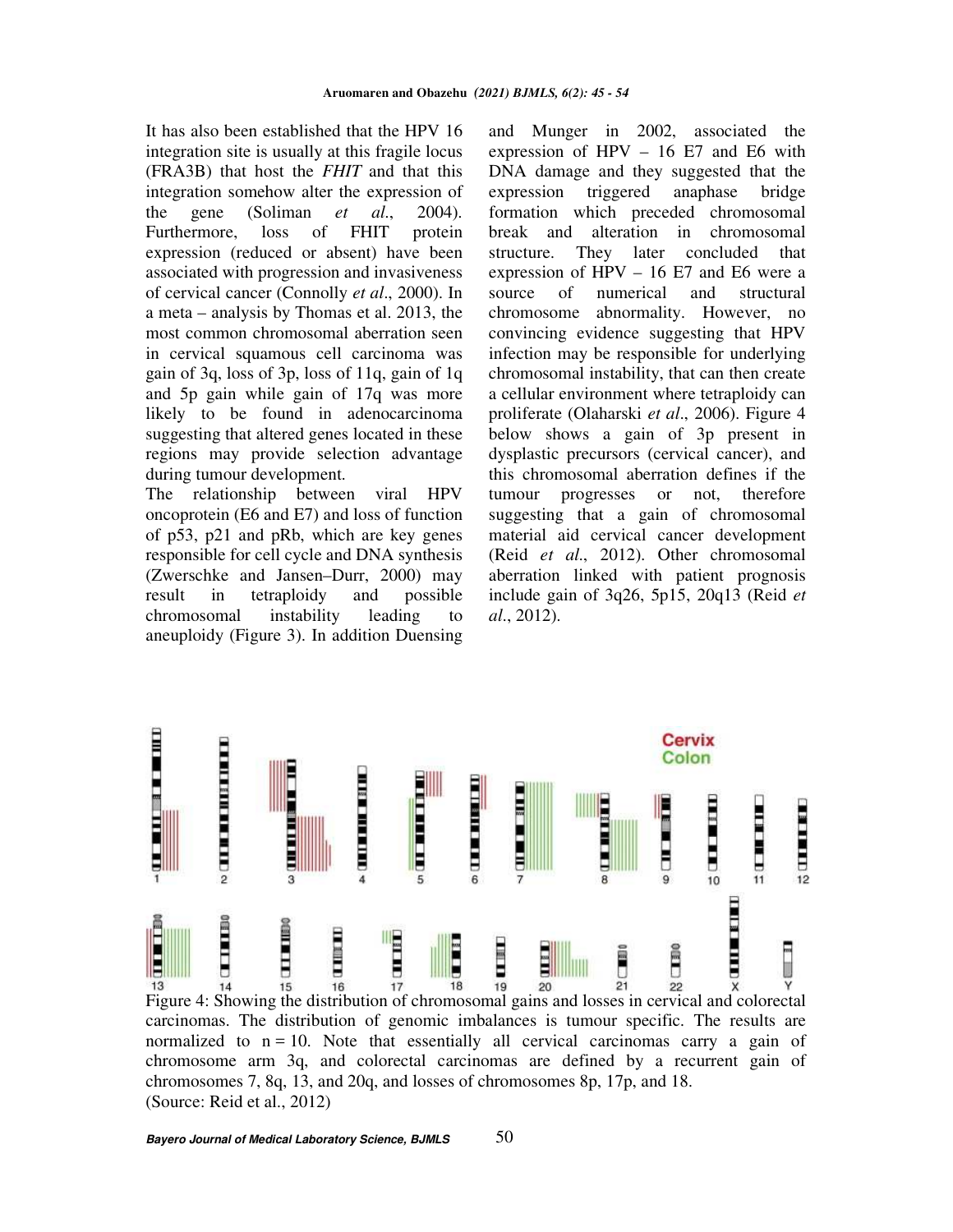## **Breast Cancer**

Breast cancer is a heterogeneous group of disease and one of the most common malignancies in women (Vasconcelos *et al.,* 2013). Breast cancer has been linked with 3 genomic events; gain or loss of whole chromosome arm and the most frequently seen chromosomal aberration in breast cancer is polysomy of chromosome 17, gain of 1q, gain of 16p and loss of 16q (Kwei *et al*., 2010; Botti *et al*., 2000). DNA amplification particularly 8p12 (*FGFR1*), 8q24 (*MYC*), 11q13 (*CCND1*) and 17q12 (*ERBB2*) (presumptive oncogenic drivers) has also been associated with breast cancer and possible cause of genomic aberration (Kwei *et al*., 2010).

Chromosome 1 and 17 has been thought to be important in the breast cancer carcinogenesis, probably due to fact that genes present at these chromosomes are needed for breast cancer development and chromosomal aberration in chromosome 1 and 7 occur in early in breast cancer tumorigenesis, suggesting that they are involved in the conversion from in situ carcinoma to invasive carcinoma (Botti *et al*., 2000). Monosomy of chromosome 17 seems to be more widely spread than polysomy in non-invasive and low grade in situ carcinoma (Botti *et al*., 2000). In contrast, polysomy of chromosome 17 has also been reported in more invasive type of breast carcinoma suggesting hyperplasia may be relevant in breast cancer tumorigenesis (Reinholz *et al*., 2009). Furthermore, polysomy of chromosome 20 in patients showed poor prognosis of breast cancer when compared to those who had monosomy or disomy (Nakopoulou *et al*., 2002). Kim *et al*. (2012) also reported that chromosome 17 centromere multiplication have also been associated with human epidermal growth factor receptor 2 (HER2) positive breast cancer and patients with this aberration show invasive breast cancer. Reinholz *et al*. (2009), reported that 93% of breast cancer cancers cases had abnormality in chromosome 17 and they further suggested that the reason for this

abnormality could be the role of this chromosome in helping the breast cancer in evading apoptosis, unchecked proliferation, invasiveness and possibly promoting angiogenesis.

Muthuswami and colleague recently suggested that the involvement of *EGFR*, *RAS*, *p13k/AKT*, *MYC* and *E2F* signalling in the regulation of some immunoglobulin selected genes that may also aid breast cancer tumorigenesis. It has been reported that in about half of all human cancers, the tumour suppressor gene located on 17p13.1 is either loss or mutated and this aberration has been reported in breast cancer and patients with these abnormalities usually have poor prognosis (Vasconcelos *et al*., 2013).

## **CONCLUSION**

Chromosomal instability does not occur spontaneously, abnormality in cell cycle regulation by key genes (*p53, p21*) and abnormal mitotic chromosomal segregation have been identified as the main cause of aneuploidyand possible tumorigenesis. It has been concluded that abnormality in cell signal pathways can act as a common source of chromosomal instability which will ultimately lead to aneuploidy formation. This loss or gain of chromosomal material could aid the tumour in metastasis, invasiveness or possible resistance to therapeutics. It thus appear that gain of chromosomal material seem to be vital for tumour progression and metastasis. Although, in colorectal cancer a deletion in a key chromosome could also be vital in cancer tumorigenesis. Deletion of chromosome 17 has been reported in most human tumours and it represent a poor prognosis for the disease outcome. However, a gain in chromosome 17 has also been associated with breast cancer tumorigenesis. It has been reported that loss or mutation in *APC*can give rise to polysomy, and this may trigger chromosomal instability and this may define the very start of adenoma to carcinoma sequence.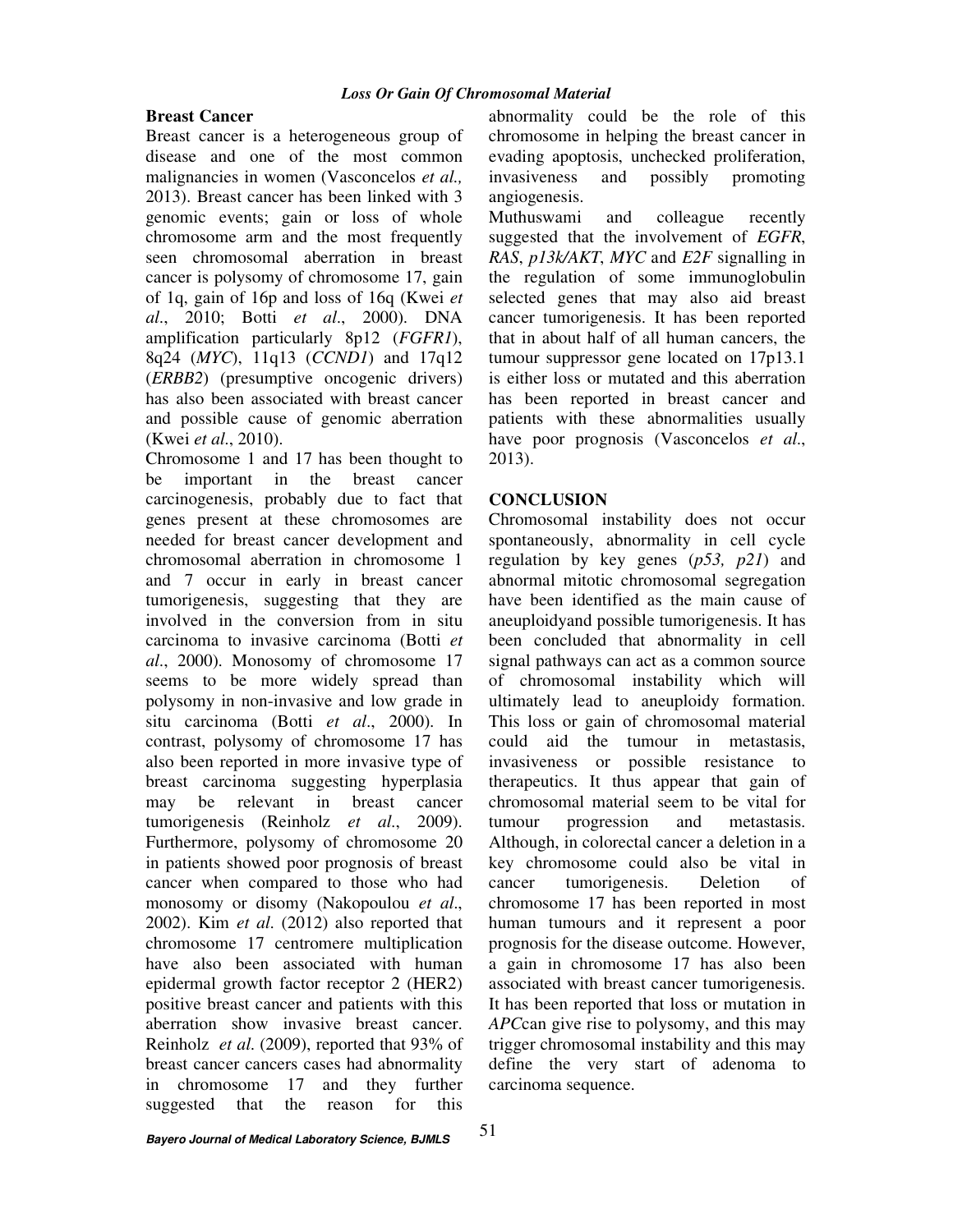Numerous studies showing evidence and counter evidence linking loss or gain of chromosomal material to tumour metastasis and poor patient's prognosis of the disease outcome. A loss of a chromosomal material or a structural chromosome aberration could be seen as favourable for one tumour and in contrast represent a poor prognosis for another. The presence of aneuploidy within

### **REFERENCES**

- Aust, N., Schule, S., Altendorf Hofman A. K., Chen, Y., Dirsch, O. and Settmacher, U. (2013) Loss of chromosome 4 correlates with better long – term survival and lower relapse rate after RO – resection of colorectal liver metastasis. *Journal of Cancer Research and Clinical Oncology*,**139**(11): 1861 – 1867.
- Beckman, R. A. and Loeb, L. A. (2005) Genetic instability in cancer: Theory and experiment. *Seminars in Cancer Biology*,**15**(6): 423 – 435.
- Boardman, L. A., Johnson, R. A., Viker, K. B., Hafner, K. A., Jenkins, R. B. and Riegert – Johnson, D. L.(2013) Correlation of chromosomal instability, telomere length and telomere maintenance in microsatellite stable rectal cancer: a molecular subclass of rectal cancer. *PLos One*,**8**(11): e80015.
- Bornens, M. (2002) Centrosome composition and microtubule anchoring mechanisms. *Current Opinion in Cell Biology*, **14**: 25 – 34.
- Botti, C., Pescatore, B., Mottolese, M., Sciarretta, F., Greco, C. and Di – Filippo, F. (2000) Incidence of chromosome 1 and 17 aneusomy in breast cancer and adjacent tissues: An interphase cytogenetic study. *Journal of American College of Surgeons*, **190**(5):530 – 539.
- Cardoso, J., Boer, J., Morreau, H. and Foddle, C. (2007) Expression and genomic profiling of colorectal cancer. *BBA – Reviews on Cancer*, **1775**(1): 103 – 137.

normal cells are not well tolerated, however aneuploidy in a tumour cell are better tolerated and studies has shown that aneuploidy tolerance by tumour cell may precede the development of cancer tumorigenesis suggesting that this could a ploy by tumour cell to invade or form resistance to therapy.

- Cleverland, D. W., Mao, Y. and Sullivan, K. F. (2003) Centromeres and Kinetochores: From epigenetics to mitotic checkpoint signalling. *Cell,***112**: 407 – 421.
- Connolly, D. C., Greenspan, D. L., Wu, R., Ren, X., Dunn, R. L., Shah, K. V., Jones, R. W. and Bosch, F. X.(2000) Loss of Fhit expression in invasive cervical carcinomas and intraepithelial lesions associated with invasive disease. *Clinical Cancer Research*, **6**(9): 3505 – 3510.
- D' Assoro, A. B., Lingle, W. L., and Salisbury, J. L. (2002) Centrosome amplification and the development of cancer. *Oncogene*, **21**(40):6146 – 6153.
- Djos, A., Fransson, S., Kogner, P. and Martinsson, T. (2013) Aneuploidy in neuroblastoma tumour is not associated with inactivating point mutations in the STAG 2 gene. *BMC Medical Genetics*. **14**: 102.
- Duensing, S. and Munger, K. (2002). The human papilloma virus type 16 E6 and E7 oncoproteins independently induce numerical and structural chromosome instability. *Cancer Research*,**62**:7075 – 7082.
- Fukasawa, K. (2005) Centrosome amplification, chromosome instability and cancer development. *Cancer Letters*, **230**(1):6 – 19.
- Gardner, A. and Davies, T. (2009) Human genetics.  $2<sup>nd</sup>$  edition. Oxfordshire, UK. Scion publishing Ltd. Pp. 204 – 381.

**Bayero Journal of Medical Laboratory Science, BJMLS** 

52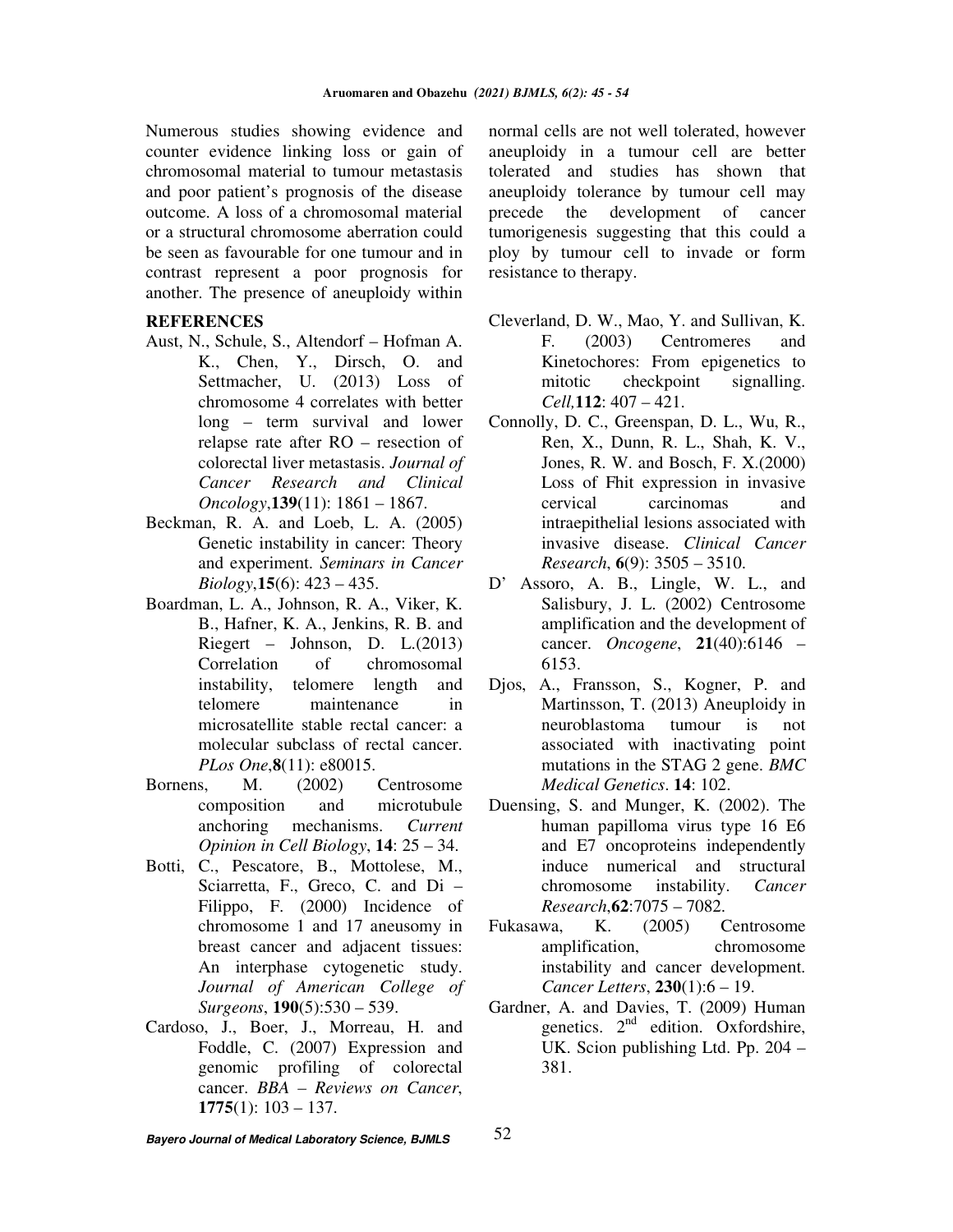### *Loss Or Gain Of Chromosomal Material*

- Gisselson, D., Jin, Y., Lindgren, D., Persson, J., Gisselsson, L. and Hanks, S. (2010) Generation of trisomes in cancer cells by multipolar mitosis and incomplete cytokinesis. *PNAS*, **107**(47):20489 – 20493.
- Gollin, S. M. (2005) Mechanism leading to chromosomal instability. *Seminar in Cancer Biology*,**15**(1): 33 – 42.
- Hirsh, D., Camps, J., Varma, S., Kemmerling, R., Stapleton, M., Reid, T. and Gaiser, T. (2012) A new whole genome amplification method for studying clonal evolution patterns in malignant colorectal polyps. *Genes Chromosomes Cancer*,**51**(5):  $490 - 500$ .
- Janssen, A., van der Burg, M., Szuhai, K., Kops, G. J. and Medema, R. H. (2011) Chromosome segregation error as a cause of DNA damage and structural chromosome aberration. *Science*, **33**(6051):1895 – 1898.
- Jefford, C. E. and Irminger Finger, I. (2006) Mechanism of chromosome instability in cancers. *Critical Reviews in Oncology/Haematology*,**59**(1):1 – 14.
- Kim, A., Shin, H. C., Bae, Y. K., Kim, M. K., Kang, S. H., Lee, S. J. and Lee, E. H. (2012) Multiple of chromosome 17 centromere is associated with prognosis in patients with invasive breast cancers exhibiting normal HER2 and TOP 2A status. *Journal of Breast Cancer*,  $15(1):24 - 33.$
- Kwei, K., Kung, Y., Salari, K., Holcomb, I. N. and Pollack, J. R. (2010) Genomic instability in breast cancer: Pathogenesis and clinical implications. *Molecular Oncology,***4**(3):255 – 266.
- Lengauer, C., Kinzler, K. W. and Vogelstein, B. (1997) Genetic instability in colorectal cancer. *Nature*, **386**:623 – 627.
- Luhn, P., Houldsworth, J., Cahill, L., Schiffman, M., Castle, P. E. and Zuna, R. E. (2013) Chromosomal

gain measured in cytology samples from women with abnormal cervical cancer screening result. *Gynaecologic Oncology*, **130**(3):595 – 600.

- Migliore, L., Migheli, F. and Coppede, F. (2011) Genetics, Cytogenetics and epigenetics of colorectal cancer. *Journal of Biomedicine and Biotechnology*. Available from doi:10.1155/2011/79-2362
- Muleris, M., Chalastanis, A., Meyer, N., Lae, M., Dutrillaux, B. and Sastre – Garau X. (2008) Chromosomal instability in near – diploid colorectal cancer: a link between numbers and structure. *PLos One*,**3**(2): e1632.
- Munoz, N. (2000) Human papilloma virus and cancer: the epidemiological evidence. *Journal of Clinical virology*,  $19(2)$ :  $1 - 5$ .
- Muthuswami, M., Ramesh, V., Banerjee, S., Thangaraj, S. V. and Periasamy, J., Rao, D. B. (2013) Breast cancer tumours with elevated expression of 1q candidate gene confer poor clinical outcome and sensitivity to Ras/p13K inhibition. *Plos One*,**8**(10):345 – 349.
- Nakopoulou, L., Tsirmpa, I., Giannopoulou, I., Trafalis, D., Katsarou, S. and Davaris, P. (2002) Aneuploidy of chromosome 20 in invasive breast cancer correlates with poor outcome. *Cancer Genetics and Cytogenetics*, **134**(2):127 – 132.
- Olaharski, A. J., Sotello, R., Solorza Luna, G., Gonsebatt, M. E., Guzman, P., Alejandro, M. and Eastmond, D. A. (2006) Tetraploidy and chromosomal instability are early events during cervical carcinogenesis. *Carcinogenesis*,**27**(2):337 – 343.
- Orr, B. and Compton, D. A. (2013) A double – edge sword: how oncogenes and tumour suppressor genes can contribute to chromosomal instability. *Frontiers in Oncology*,**3**(164): 12 – 23.

53